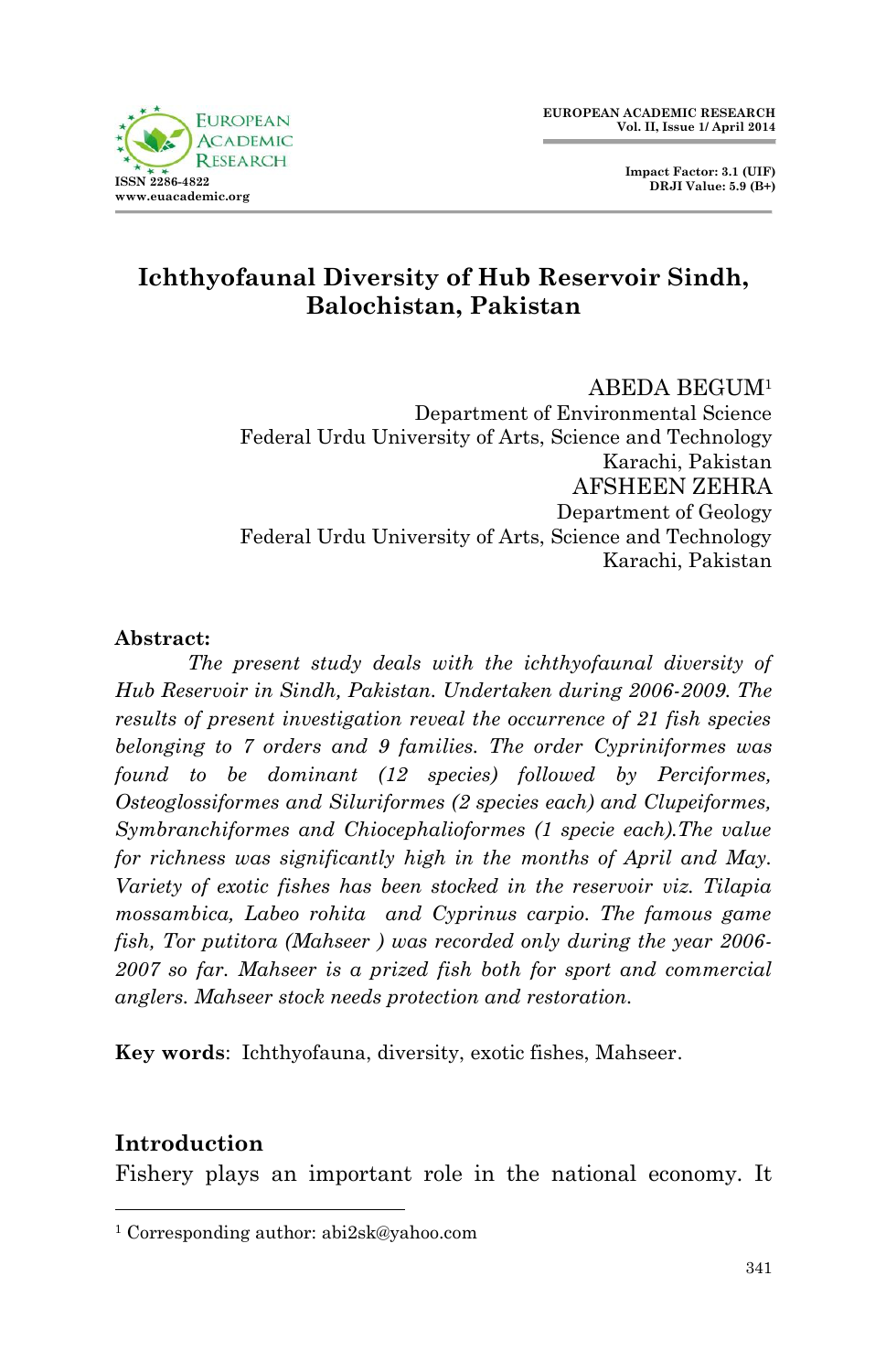provides employment to fishermen directly. Pakistan is endowed with rich fishery potential. Biodiversity indicates the potential of any aquatic system and also depicts its trophic status (Kumar et al. 2011).

There are more than 186 freshwater fish species described from freshwater bodies in Pakistan. Substantial quantities of commercially important freshwater fish are caught annually. The inland commercially important native fish fauna comprises of about 30 species of which the economically significant species are: *Labeo rohita, Gibelion catla, Cirrhinus mrigala, Cirrhinus reba, Channa straitus, Channa marulius, Sperata sarwari, Wallago attu, Rita rita, Bagarius bagarius, Tenualosa ilisha, Notopterus notopterus, Tor putitora, Schizothorax spp.* and *Clupisoma nazirri* (Peter 1999). Freshwater fish fauna is considered as highly diverse and representative of all the warm water fish fauna of Pakistan in the Indus plain (Rafique 2000). In the last four decades, Pakistan has introduced several exotic fish species e.g. grass carp (*Ctenopharyngodon idella*), bighead carp (*Hypophthalmichthys nobilis*), silver carp (*Hypophthalmichthys molitrix*) and common carp (*Cyprinus carpio*) (Khan et al. 2008).

Provincial fisheries authorities of Balochistan province have stocked approximately 1.0 million fingerlings of grass carp, silver carp, bighead carp (exotic carps) and other native carps in year July - August 2005 in natural freshwater bodies (Punjab Fisheries Department). Exotic carps have been found in three provinces in Pakistan: Punjab, Sindh, and North West Frontier Province (Khan et al. 2008).

## **Site Description**

Hub dam  $(25^{\circ} 15)$ , N  $67^{\circ} 07$ <sup>'</sup>E) was constructed on Hub River in 1981, at a distance of 56 km North of Karachi in Sindh - Balochistan provinces border (Fig. 1) (Ghalib *et al*. 2000). Main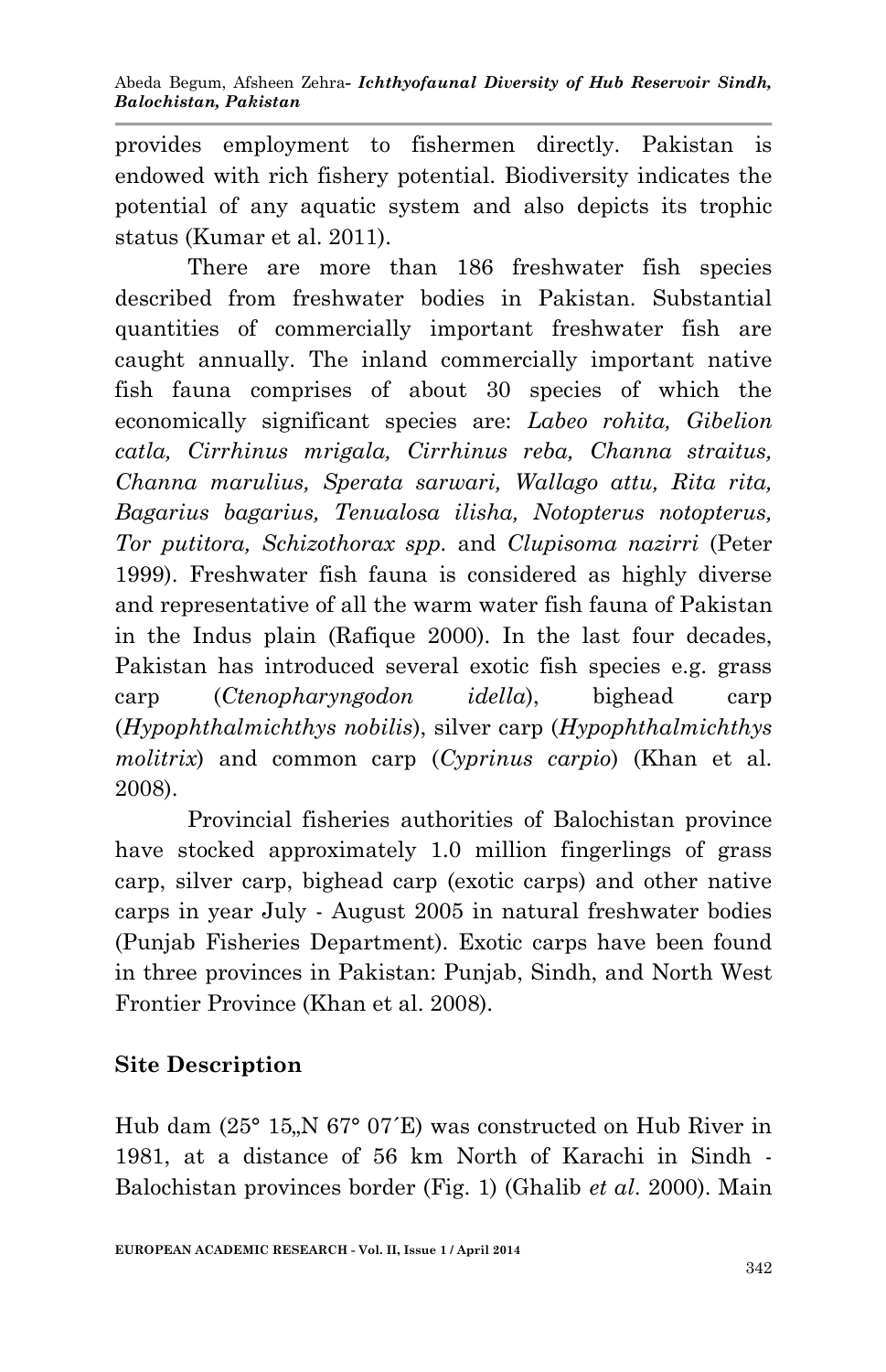Dam is 15,640 m long of which 10,240 m lies in Sindh, while rest in Balochistan. Hub Dam was declared as a Wildlife Sanctury in 1972 to conserve waterbirds and the indigenous fish Mahsheer (*Tor putitora*) (Khan *et al.* 2012). Before the creation of the dam, this area was famous among anglers as the habitat of Mahaseer, a game fish (Ghalib *et al*. 2000). The dam is situated in an area of semi arid and desert with sedimentary rocks. There are a few small islands in the midst of the reservoir. The Hub River originates in Kirthar Range of eastern Balochistan and enters the Arabian Sea just west of Karachi. The Hub River separates the provinces of Balochistan and Sindh, each of which receives water by a canal from Hub Dam reservoir (Qaimkhani *et al.* 2005). The water level in the reservoir fluctuates widely according to rainfall in the water catchment area which extends over 3410 sq. miles. The topography of the upper catchment is sub – mountainous to hilly and plain. The area is generally barren with sparse vegetation at certain locations. The catchment of the Hub reservoir is wholly rain fed. The dam is relatively shallow with maximum depth of 9.6 m. The water has relatively high concentration of dissolved salts of sulphates, sodium and chloride and dissolved oxygen which results into high greater primary and secondary production. The climate of the area is predominantly arid and with an average annual rainfall of less than 200 m. The temperature often exceeds 36 Celsius (°C) during summer. A Forest Plantation and Recreational Park of about 80 ha has been established by Balochisatan Forest Department (Ghalib *et al*. 2000).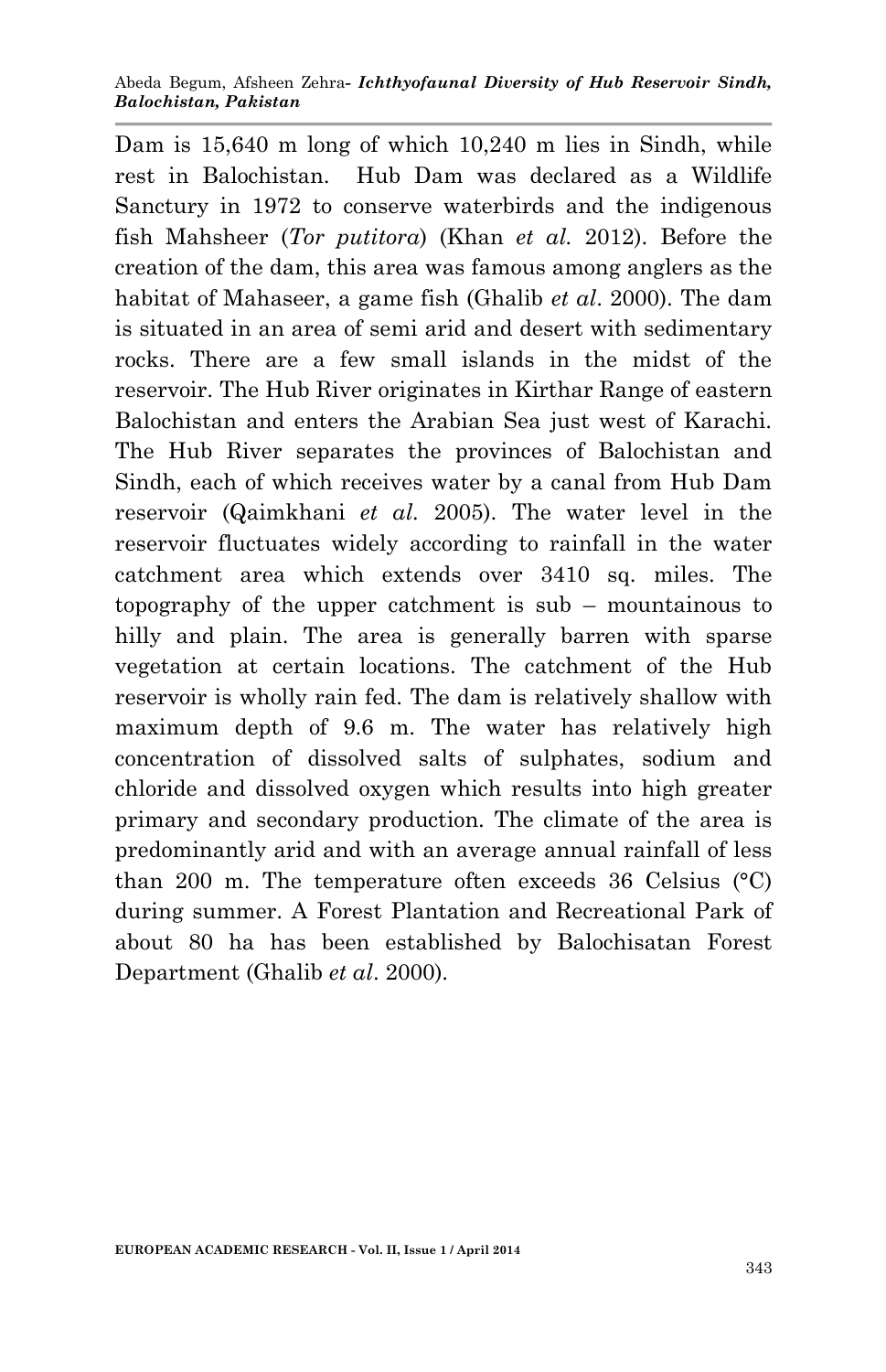Abeda Begum, Afsheen Zehra*- Ichthyofaunal Diversity of Hub Reservoir Sindh, Balochistan, Pakistan*



**Fig.1. Map of Pakistan showing the location of the Hub Dam**

## **Hub Reservoir Fisheries**

Hub reservoir emerged out after construction of Dam (6.5 Km long, 46 Km high) at Hub river, situating in an area of semi – arid and desert with sedimentary rocks (Sand, Stone, Slab and Lime Stone) about 56 Km from Karachi city. It is a relatively shallow and wide reservoir. The calculated maximum draw down is 19.2m.

In 1986, the Fisheries Directorate started to develop a fish hatchery at Hub. In 1988, the Fishing Rights of reservoir was leased-out first time for one year.

Due to constraints towards natural breeding and propagation of fish species in Hub reservoir, WAPDA developed medium sized hatchery and rearing farm to support reservoir fisheries. Medium sized fish hatchery and rearing farm were established in 1986 which are located in front of Wapda colony, on the right bank of main Canal, about 500 meters downstream of the Dam. It is accessible on concrete and meteled road coming from Karachi site.

## **Status of Hatchery and Rearing Farm**

There is about 20.6 acres land enclosed with boundary wall and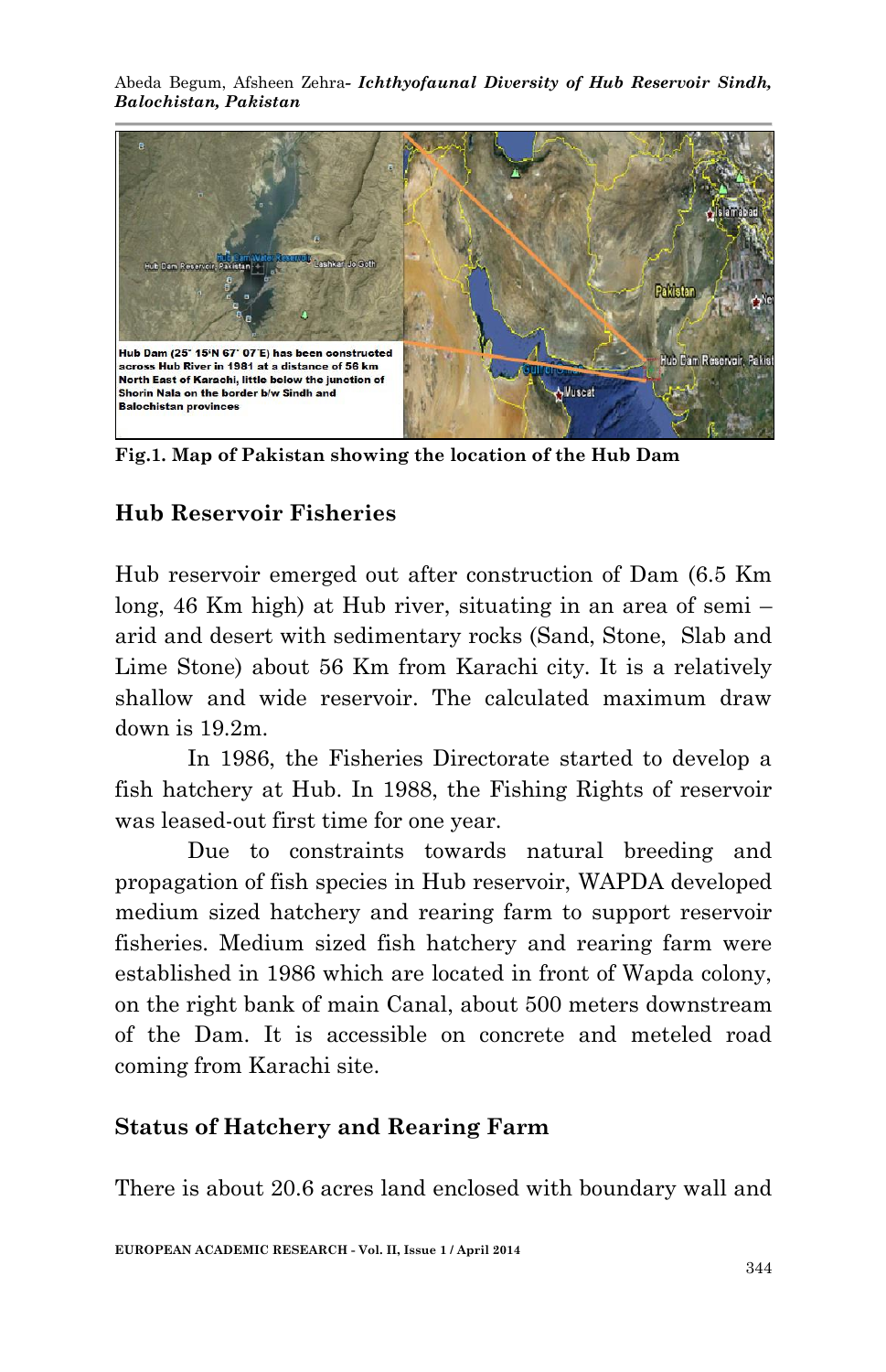barbed wire fencing. Hatchery Building has 21 ponds, Water Tanks, Lift Pump, Water Supply and Drainage System and Breeding Equipment and Installations and other related Infrastructural facilities completed since 1993.

# **Operation and Production Activities**

Since 1992, hatchery and rearing farm were utilized to produce fish seed. Fish seed of Major/ Common / Chinese Carp were produced. Further rearing, feeding and caring continues during whole year. Yearly timing of fish breeding and rearing activities depends upon the spawing season of brood stock and availability of fry and fingerlings, Major Carps (Rohu, Mori. Thaila) and Chinese Carps (Silver & Grass Carp) spawn in the spring and monsoon season (Table 1). Monitoring of ponds conditions and water quality control are the continuous and regular activities throughout the whole year.

| S.NO.          | <b>Species</b> | <b>Name</b>   | <b>Breeding</b> |
|----------------|----------------|---------------|-----------------|
|                |                |               | <b>Season</b>   |
|                | Rohu           | Carps         | June-August     |
| $\overline{2}$ | Mori           |               |                 |
| 3              | Thaila         |               |                 |
| 4              | Silver Carp    | Chinese Carps | April-May       |
| 5              | Grass Carp     |               |                 |
| 6              | Gulfam         | Common Carp   | Feb-April1      |

**Table No. 1. Yearly timing of Fish Breeding**

## **Material and methods**

During the period of study, fishes were collected from the pond with the help of local fishermen using different types of nets namely Gill nets, Cast nets, Drag nets and Bhor jal. The climate of the area is humid receiving rains in summer as well as in winter but the summer rains contribute more than the monsoon. The summers in the region are hot and comparatively long, while the winter is short with relatively moderate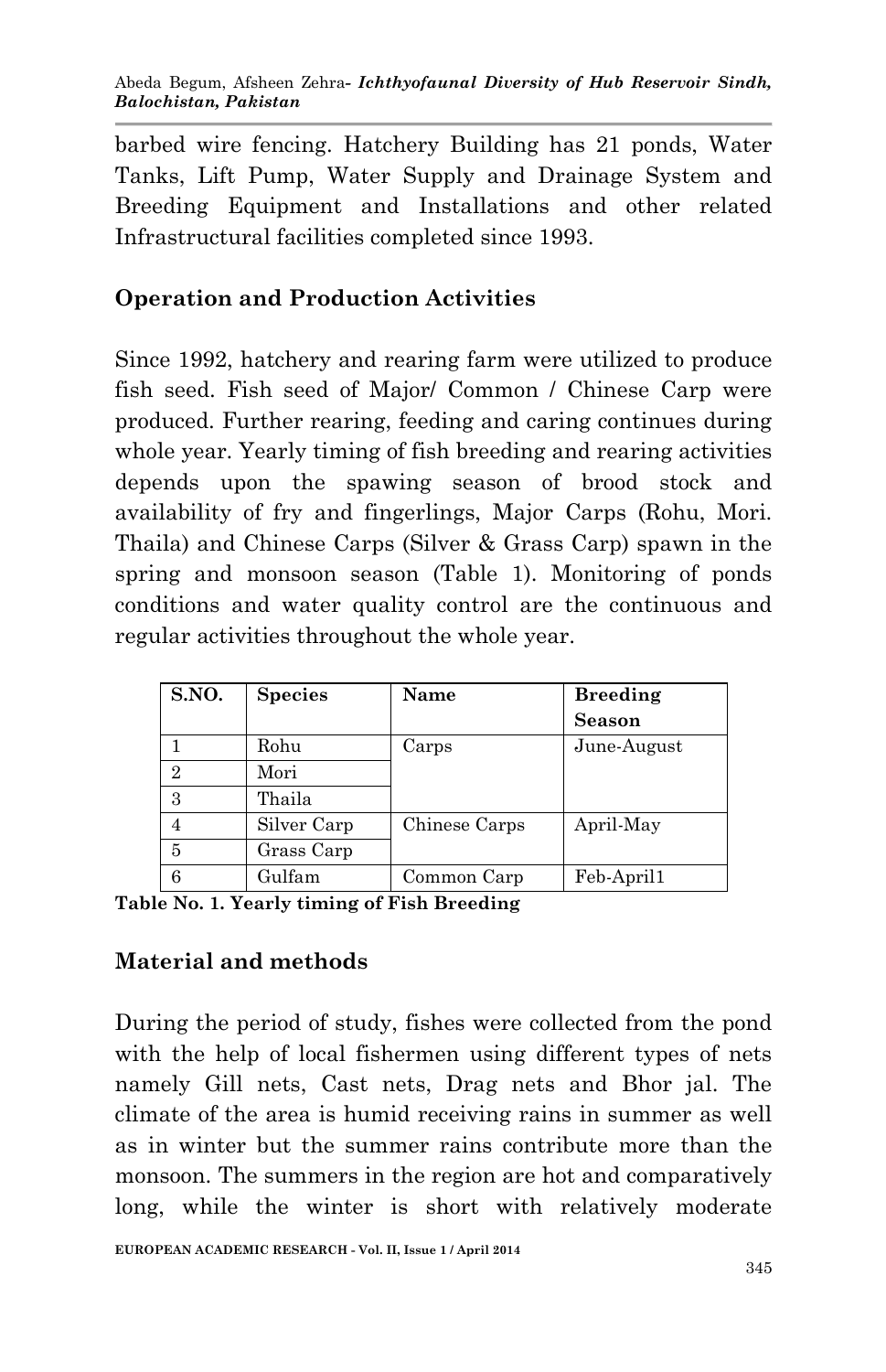temperatures. After the collection of fish, the small specimens were immediately preserved in 10% formalin and brought to laboratory for identification. Identification of large fishes was done in the field. Fish identification was done by examining various morphometric and meristic characters. The identification was made up to the species level, with the help of standard taxonomic references.

# **Results and Discussion**

Fish fauna in the Hub reservoir (Table 2) revealed a significant value of that reservoir. The results of present investigation reveal the occurrence of 21 fish species belonging to 7 orders, 9 families. The order Cypriniformes was found dominant (12 species) followed by Perciformes, Osteoglossiformes and Siluriformes (2 species each) and Clupeiformes, Symbranchiformes and Chiocephalioformes (1 species each).

The family Cyprinidae was represented by 12 species viz. *Catla catla, Chela bacaila, Chela laubuca, Cirrihinus mrigale, Ctenopharyngodon idella, Danio devario, Labeo sindhensis, Labeo diplostomus, Labeo dyocheilus, Labeo rohita, Tor putitora and Cyprinus carpio*. Out of these, *Cyprinus Carpio and Labeo rohita* were found to be most abundant. The family Siluridae was represented by 2 species viz. *Wallago attu and Mystus seenghala* while Clupeidae was represnented by *Gadusia chapra,* Gobidae by *Glossogobius Gutum* and Cichlidae by *Oreochromis aureus.* Mastacembelidae by *Mastacembellus armatus,* Notopteridae by 2 species viz. *Notopterus notopterus*  and *Notopterus chitala* while Ophicephalidae was represented by *Ophicephalus sp.*

Results of diversity indices show that diversity and richness was high in April and May during  $2007$  (15557  $\&$ 32911) respectively. During 2008 in February and May (15985 & 12005) and during 2009 in January and March (5210 & 6485) were caught. Sequential and significant decrease in the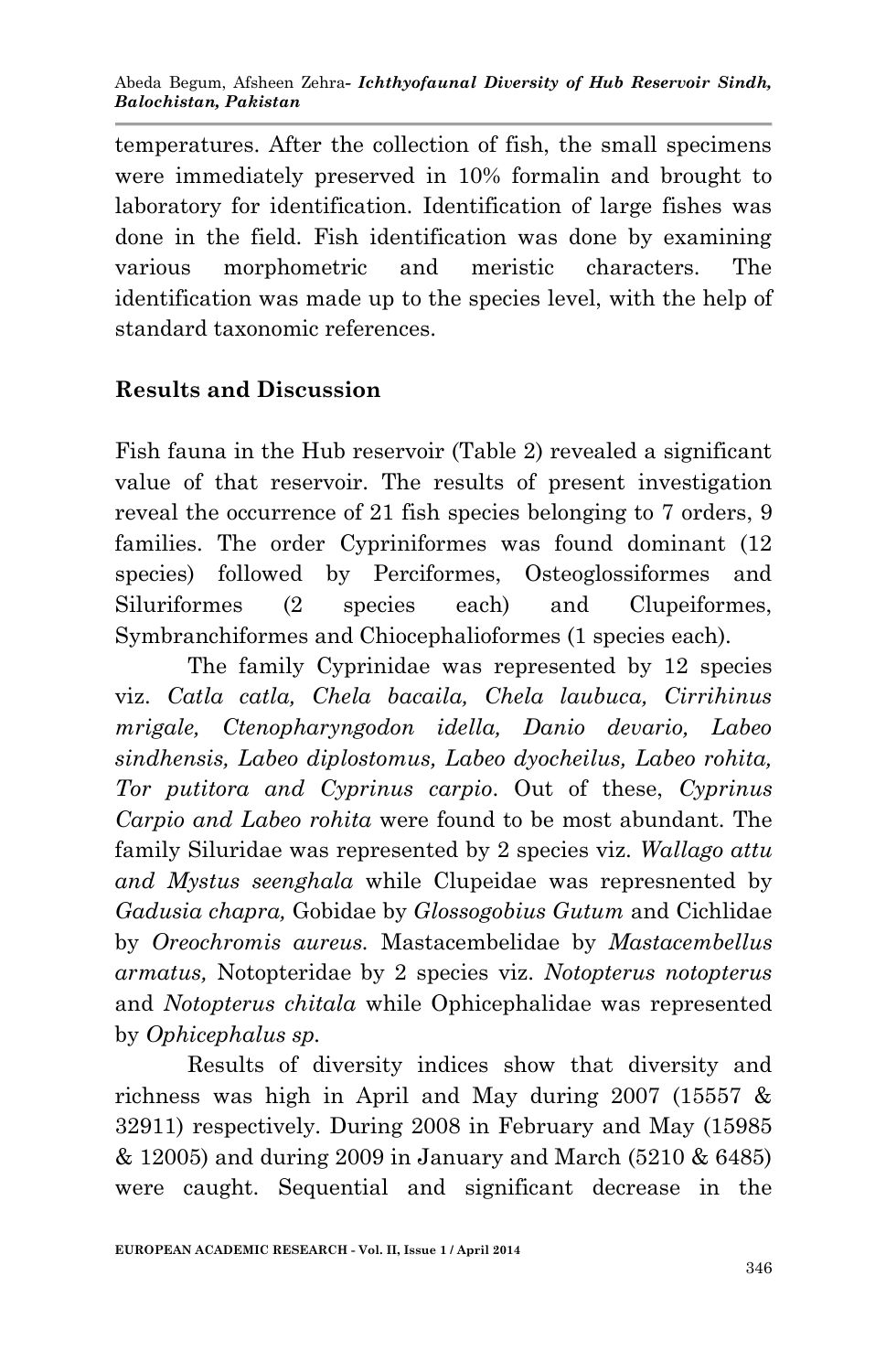richness of fish species were observed (Fig.2) due to proximity to human intervention, shortage of food availability, excessive fishing and scarcity of water in Dam.

Biological diversity appears to play a substantial role in ecosystem resilience (Elmqvist *et al.* 2003). The physical and limnological properties of the aquatic ecosystem combined with the interaction among species are amongst the factors responsible for promoting the novel structure and composition of the Ichthyofauna (Agostinho *et al.* 2005; Agostinho *et al.* 1999). The results of the present study show that Ichthyofauna of the Hub reservoir was enough established but gradually was not given proper attention so it is going to be decreasing considerably (Fig.3.(a,b,c)).

Presence of Catla catla (Theila) was the most abundant and most evenly distributed species during 2006-2007 with the total value of 14232, while during 2007-2008 Kalbanse was recorded to be the most abundant with the total number at 18616 and during 2008-2009 Kalbanse was recorded as the most abundant species among all with the total value at 7935 (Fig.3 (a,b,c)). The present study highlighted the Ichtyofaunal diversity of the Hub Dam in Sindh/ Balochistan and the results showed that although the diversity of the Hub reservoir is high, it is not evenly distributed which shows the impact of anthropogenic activities. The introduced exotic fish, *Cyprinus carpio* and *Labeo rohita* have established populations in this reservoir. The reservoir was overall dominated by *Cyprinus carpio* (Gulfam) in early years but its population has declined drastically later (Fig.2). From the results of the present study it is obvious that *Catla catla, Cirrihinus mrigale*, *Cyprinus carpio*, *Labeo rohita*, have been establishing potential populations. These species have been declining viz. Grass Carp, Silver Carp, Singharee and Masheer. The decline in fish diversity in the reservoirs may be attributed to the environmental factors like drought, pollution over fishing and poaching.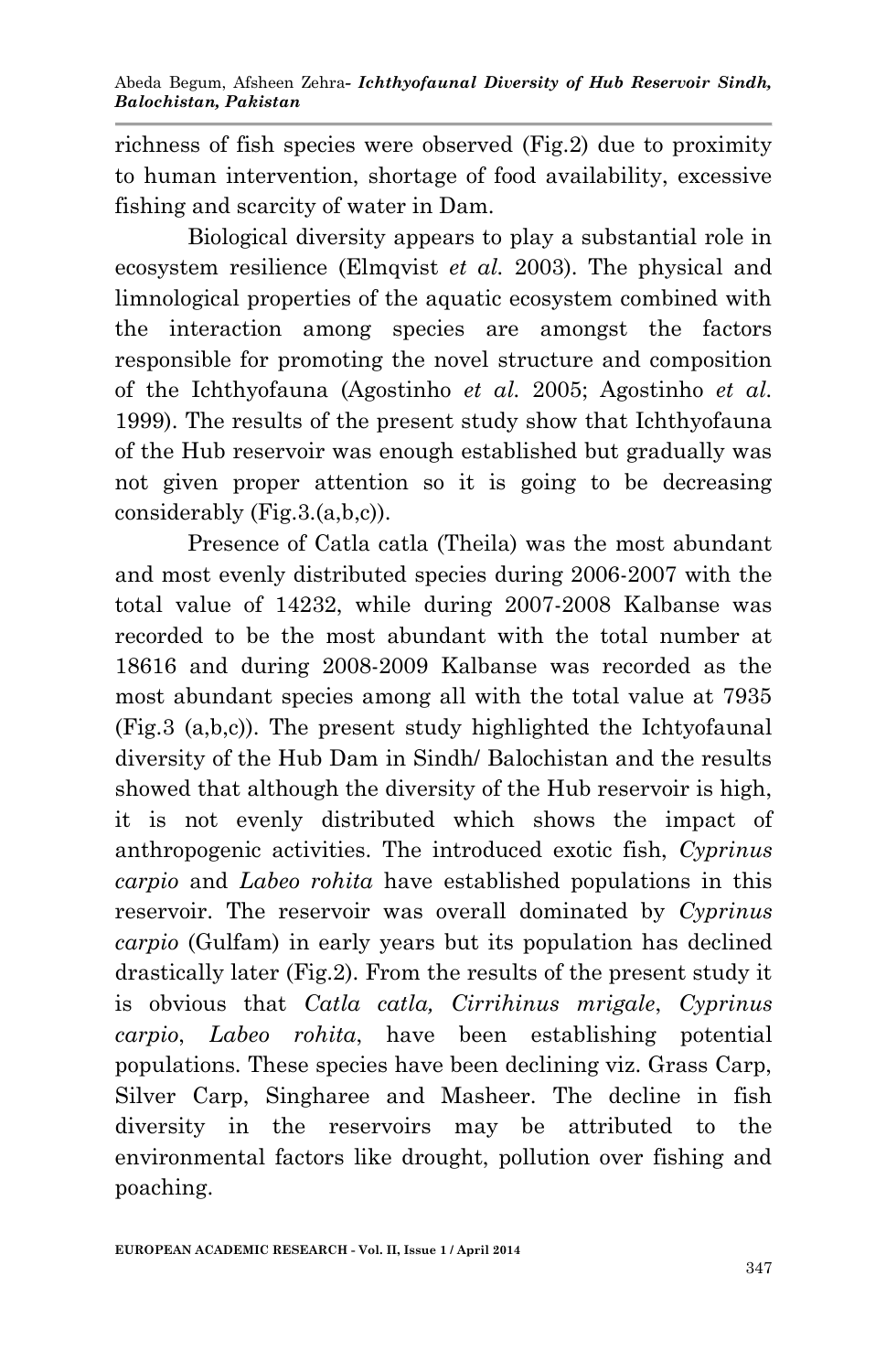Abeda Begum, Afsheen Zehra*- Ichthyofaunal Diversity of Hub Reservoir Sindh, Balochistan, Pakistan*

The chemistry of Hub Reservoir differs from the other reservoirs. The water has a relatively high concentration of dissolved Salts of Sulphate, Sodium and Chlorides (conductivity 720-1000 Micro mhos/Cm) and dissolved oxygen saturation of 56% which resulted into much greater primary and secondary production.

Biological production is represented by 14 species of phytoplankton, 13 species of Zooplankton and 13 species of Benthos. Bottom fauna is relatively richer in Worms, molluscens and insect larvae which offers best conditions for bottom feeder fish species (WAPDA). In the Hub Dam population is qualitively high and quantitatively low in case of limentic species of crustacean zooplanktone (Iqbal 1989). Prior to reservoir formation, the fish fauna of Hub reservoir use to contain the only marketable fish Mahseer. Mahseer is being a prized fish both for sport and commercial anglers, Mahseer stock needs restoration and protection as it has suffered drastically decline in its population in the Hub reservoir. Other species found in Hub River were Chilwa, Pari Balm, Balu and other minor worthless species like Puntius sophore. Immediately after reservoir emergence the same indigenous fish fauna prevailed even in reservoir also.

Wapda Fisheries Directorate started planning to develop fish culture in Hub reservoir immediately after commissioning the Dam. International experts were invited to advice about fisheries development at Hub reservoir (FAO/ GOP Agreement - 1987). FAO consultants performed survey and intensive investigation on Limnological and fishery Biological conditions Data evaluation and assessment concluded that Hub reservoir is eutrophic lake possessing maximum bio-potential.

The most considerable point of Hub Fisheries is that stocking of fish seed has been performed continuously as well as production of fish seed of common / major / Chinese Carp done regularly during the activities at Hatchery.

It is known that natural flow regimes are main factors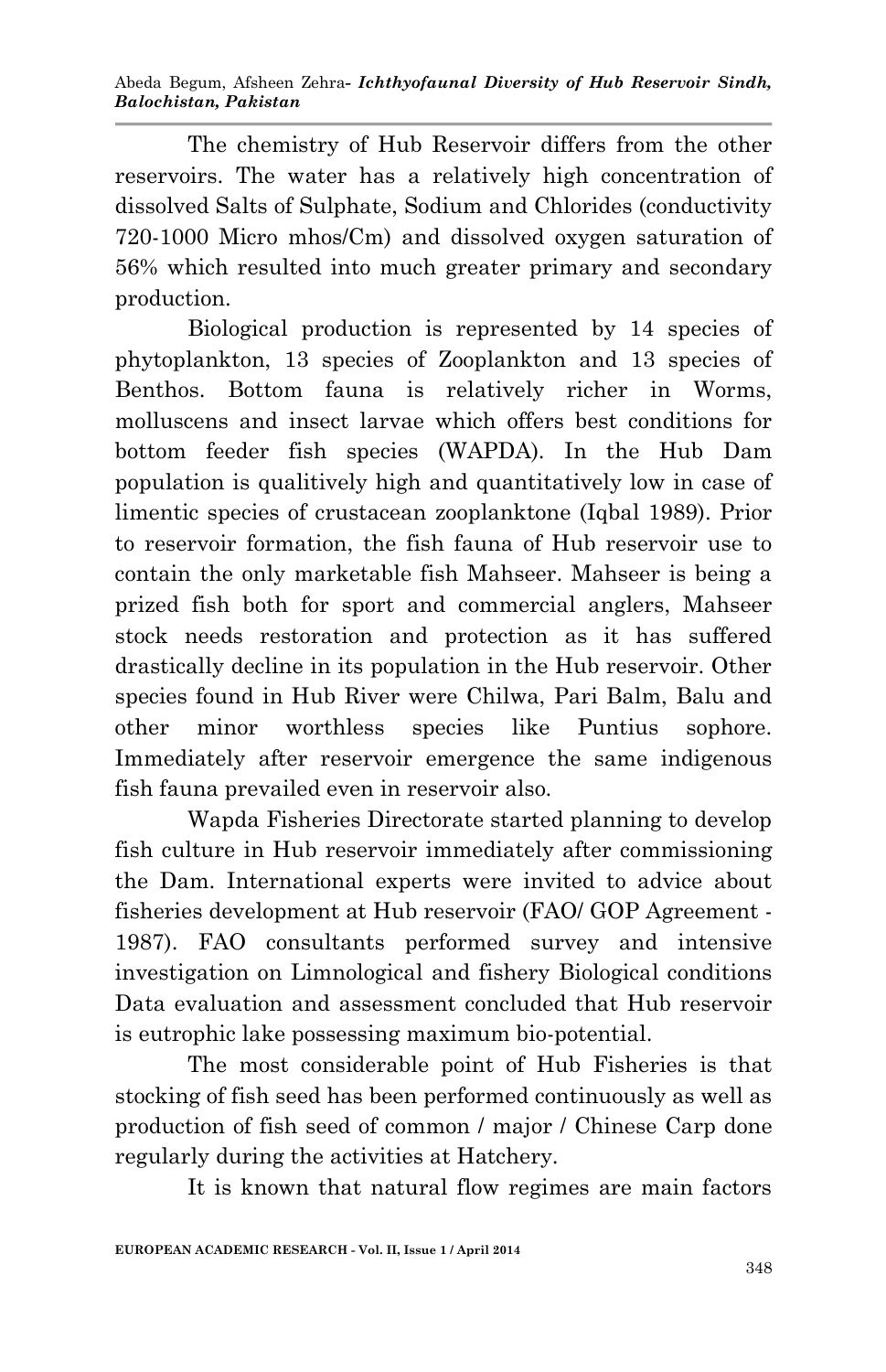controlling the riverine fish assemblages in riverine environments (Church 2002). The flow regimes include the magnitude, timing, duration, frequency, and rate of change of hydrologic conditions which affect the ecological process in these aquatic environments (Poff *et al.* 1997). These changes in environmental characteristics bring about changes in food resources which change seasonally (Lancaster, 2000). The increase in the diversity of Hub River after the impoundment could, therefore, be explained by the fact that changed flow regimes created new environments which provided opportunity to the species found in nearby water bodies to be established in the Hub Dam. The low evenness however is indicative of disturbance of the natural habitats by anthropogenic activities (Qadir & Malik 2009).

During the present investigation the order of dominance is as follows:

Cypriniformes > Perciformes = Osteoglossiformes = Siluriformes > Clupeiformes = Synbranchiformes = Chiocephalioformes

| S.NO.          | Order         | Family     | Scientific name    | Common       |
|----------------|---------------|------------|--------------------|--------------|
|                |               |            |                    | Name         |
| 1              | Clupeiformes  | Clupeidae  | Gadusia chapra     |              |
| $\mathfrak{D}$ | Cypriniformes | Cyprinidae | Catla Catla        | Thaila       |
|                |               |            |                    | (Introduced) |
| 3              | Cypriniformes | Cyprinidae | Chela Bacaila      | Chilia       |
| $\overline{4}$ | Cypriniformes | Cyprinidae | Chela Laubuca      | Chilia       |
| 5              | Cypriniformes | Cyprinidae | Cirrihinus Mrigale | Mori         |
|                |               |            |                    | (Introduced) |
| 6              | Cypriniformes | Cyprinidae | Ctenopharyngodon   | Grass Crop   |
|                |               |            | Idella             | (Introduced) |
| 7              | Cypriniformes | Cyprinidae | Danio Devario      | Chilwa       |
| 8              | Cypriniformes | Cyprinidae | Labeo Sindhensis   | Mithu        |
| 9              | Cypriniformes | Cyprinidae | Labeo              | Mithu        |
|                |               |            | Diplostomus        |              |
| 10             | Cypriniformes | Cyprinidae | Labeo Dyocheilus   | Mithu        |
| 11             | Cypriniformes | Cyprinidae | Labeo Rohita       | Rohu         |
|                |               |            |                    | (Introduced) |
| 12             | Cypriniformes | Cyprinidae | Tor Putitora       | Mahsheer     |
| 13             | Cypriniformes | Cyprinidae | Cyprinus Carpio    | Gulfam       |
|                |               |            |                    | (Introduced) |
| 14             | Siluriformes  | Siluridae  | Wallago attu       | lanchi       |

**EUROPEAN ACADEMIC RESEARCH - Vol. II, Issue 1 / April 2014**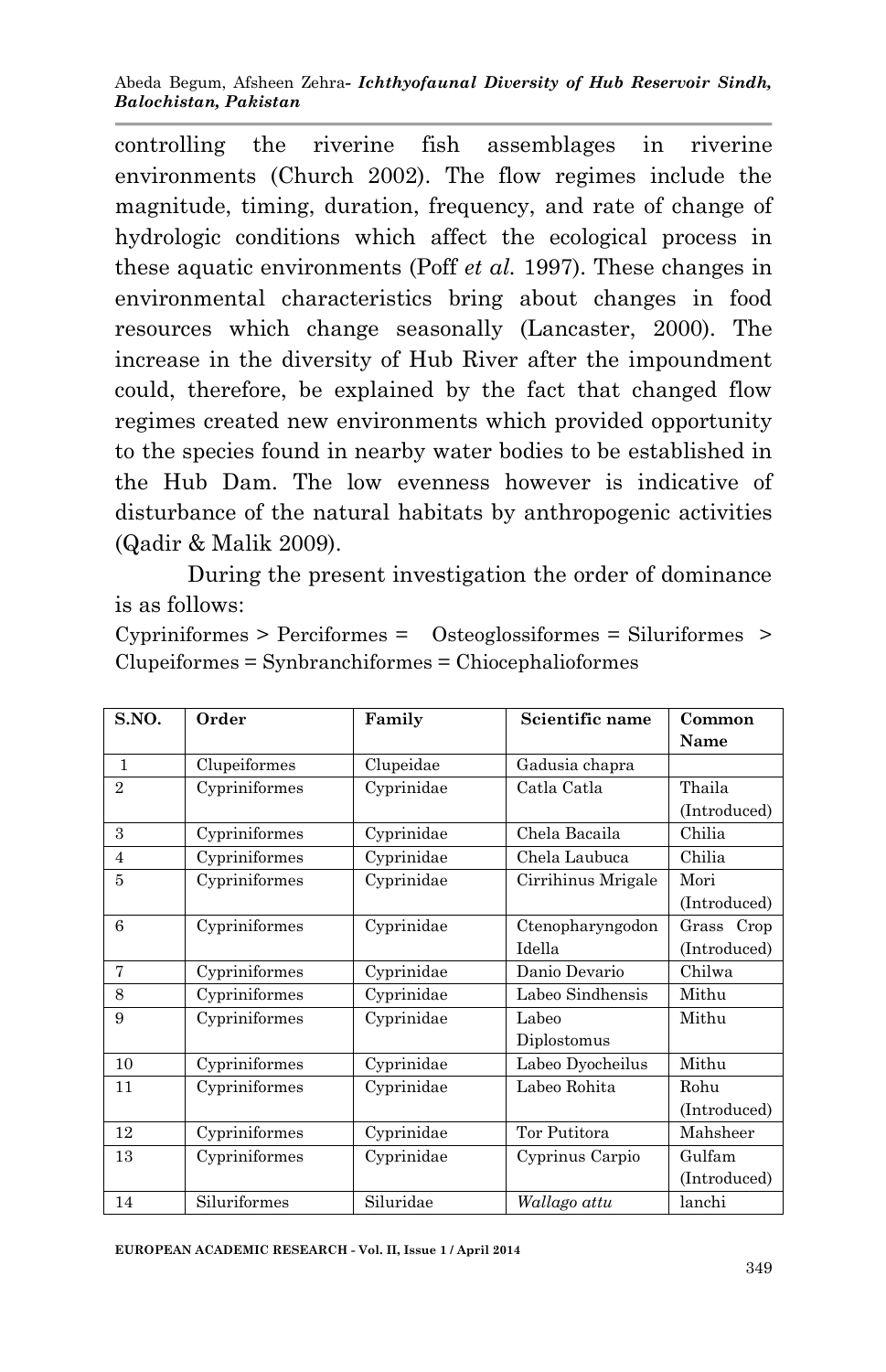|  |                       | Abeda Begum, Afsheen Zehra- <i>Ichthyofaunal Diversity of Hub Reservoir Sindh</i> , |  |  |
|--|-----------------------|-------------------------------------------------------------------------------------|--|--|
|  | Balochistan, Pakistan |                                                                                     |  |  |

| 15 | Siluriformes       | Siluridae       | Mystus seenghala | singhala   |
|----|--------------------|-----------------|------------------|------------|
| 16 | Perciformes        | Gobidae         | Glossogobius     | Bhala      |
|    |                    |                 | Gutum            |            |
| 17 | perciformes        | Cichlidae       | Oreochromis      | Tilapia    |
|    |                    |                 | aureus           | mossambica |
| 18 | Symbranchiformes   | Mastacembelidae | Mastacembellus   | Bam        |
|    |                    |                 | Armatus          |            |
| 19 | Osteoglossiformes  | Notopteridae    | Notopterus       | Pari But   |
|    |                    |                 | Notopterus       |            |
| 20 | Osteoglossiformes  | Notopteridae    | Notopterus       | Pari       |
|    |                    |                 | Chitala          |            |
| 21 | Chiocephalioformes | Ophicephalidae  | Ophicephalus Sp  | Daula      |

**Table No. 2. Ichthyo fauna of Hub Reservoir**



**Fig. 2. Total fish diversity during 2006-2009**



**EUROPEAN ACADEMIC RESEARCH - Vol. II, Issue 1 / April 2014**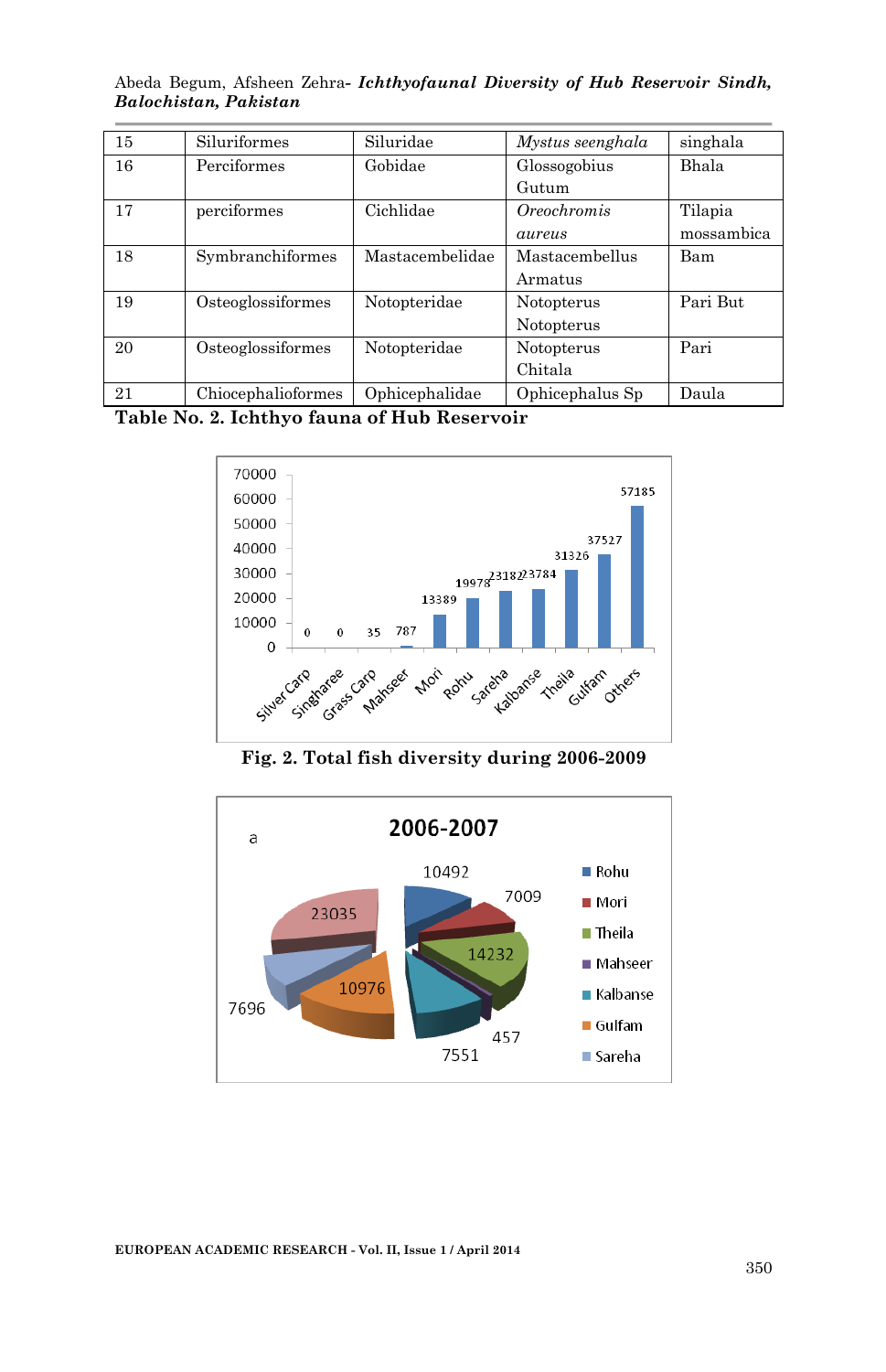

Abeda Begum, Afsheen Zehra*- Ichthyofaunal Diversity of Hub Reservoir Sindh, Balochistan, Pakistan*

**Fig. 3. (a,b,c) Year wise fish catch data during 2006-2009**

## **Conclusion**

During the present, study it has been observed that there is constant threat to fish population of the pond due to the illegal fishing activities. The illegal fishing activities should be banned to prevent further depletion of fish resources and it is concluded that further studies should be conducted to generate more information regarding seasonal production and ecology of fishes. Present investigation emphasizes the need to protect this water body from further degradation. It is also a major source of water for the local inhabitants. Local government should also take keen interest to protect this spot. The present work will provide future strategies for development and conservation of fish fauna of Hub reservoir. Decline of Mahseer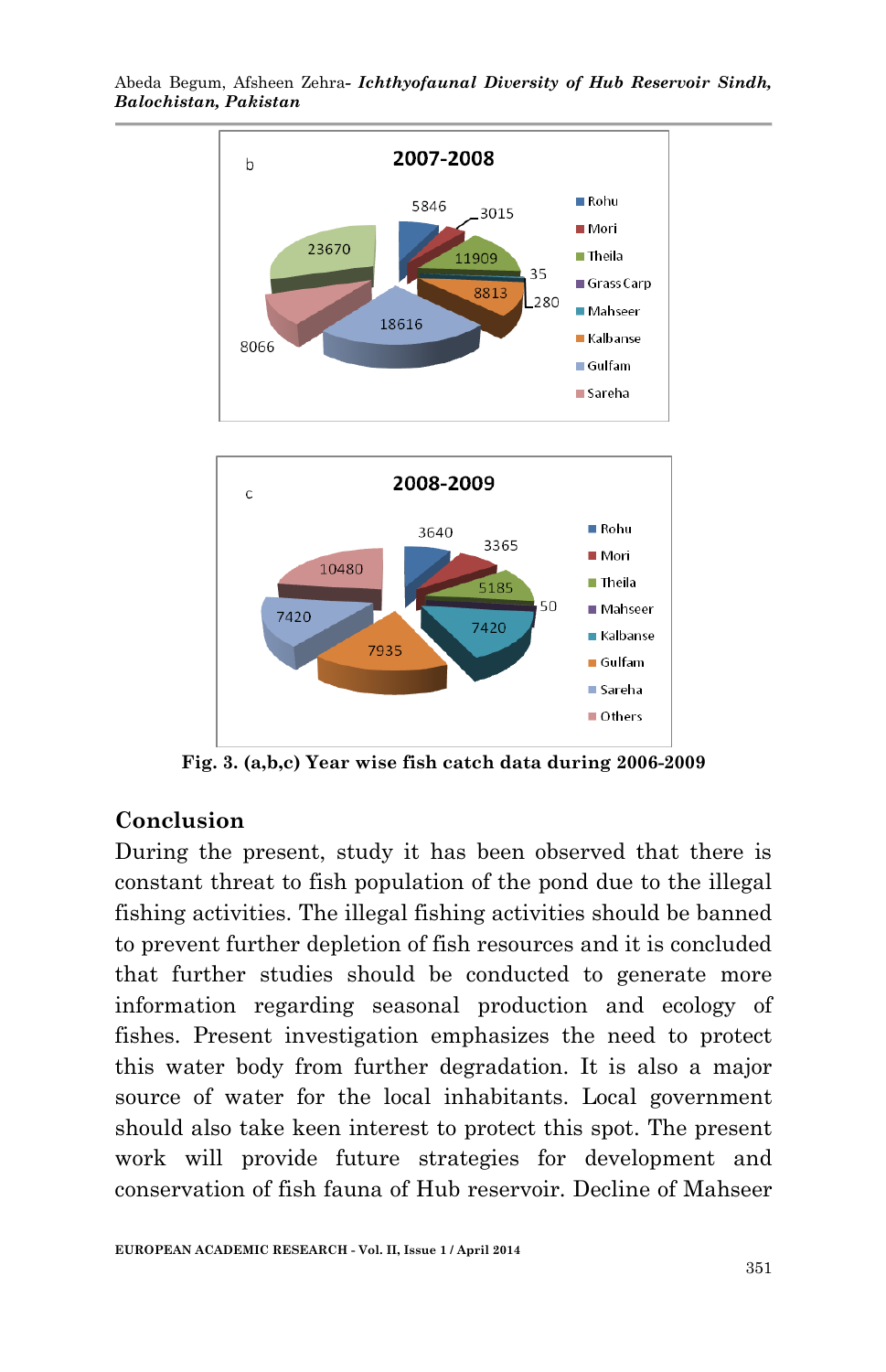has occurred due to human intervention, shortage of food availability, excessive fishing and scarcity of water in Dam. Mahseer stock needs restoration and protection.

## **Recommendation**

Steps for the development of fisheries may be taken up, as the reservoir is an important area for fishes, particularly the Mahseer. Public awareness programmes may be taken up for the conservation and sustainable utilization of the natural resources.

## **BIBLIOGRAPHY:**

- Agostinho, A., Thomaz, S. & Gomes, L. 2005. "Conservation of the biodiversity of Brazil's inland waters." *Conserv. Biol*. 19(3): 646-652.
- Agostinho, A. A., Miranda, L., Bini, L. M., Gomes, L. C., Thomaz, S. & Suzuki, H. I. 1999. "Patterns of colonization in neotropical reservoir, and prognosis and aging." In *Theoratical reservoir ecology and its applications*, edited by T. G. Tundisi & M. Straskraba, 227-265. Sao Carlos, Brazil: International Institute of Ecology, Brazilian Academy and Backhuys Publishers.
- Church, M. 2002. "Geomorphic thresholds in riverine landscapes." *Freshw. Biol*. 47(4): 541-557.
- Elmqvist, T., Folke, C., Nyström, M., Peterson, G., Bengtsson, J., Walker, B. & Norberg, J. 2003. "Response diversity, ecosystem change, and resilience." *Frontiers in Ecology and the Environment* 1(9): 488-494.
- Ghalib, S. A., Hasnain, S. A., and Khursheed, S. N. 2000. "Observations on the Avifauna of Hub Dam." *Pak.J. Zool.* 32(1):27-32.
- Iqbal, Mohammad. 1989. "Studies on the ecology of some limnetic zooplankton in Hub Lake." *Kar.Univ. J.SC*. 17 (1&2):151-159.